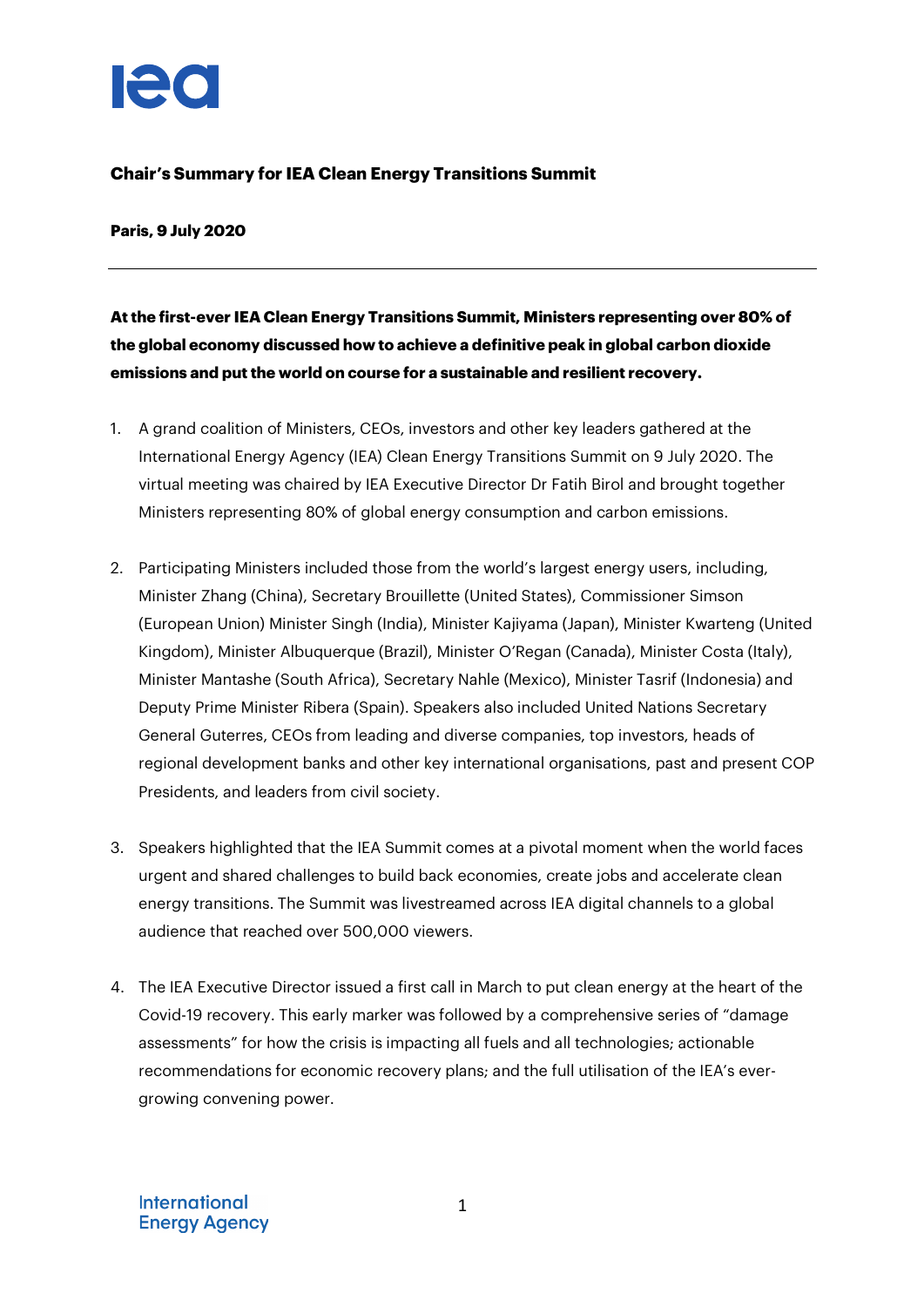

- 5. Participants drew upon the findings of the *Global Energy Review* in April, which provided the first comprehensive Covid-19 impact assessment across all fuels as well as emission trends, finding a historic drop in both global energy demand and carbon emissions. The *World Energy Investment* report in May warned of a 20% plunge in global energy investment in 2020, with worrying implications for clean energy transitions and security. The IEA's Market Reports across various fuels have also provided ongoing impact assessments.
- 6. Participants applauded the IEA's *Sustainable Recovery Plan*, which sets out 30 actionable, ambitious policy recommendations and targeted investments. The Plan, developed in cooperation with the International Monetary Fund, would boost global economic growth by 1.1% per year, save or create 9 million jobs per year, and avoid a rebound in emissions and put them in structural decline. Achieving these results would require global investment of USD 1 trillion annually over the next three years.
- 7. According to the IEA's *Sustainable Recovery Plan*, 35% of new jobs could be created through energy efficiency measures and another 25% in power systems, particularly in wind, solar and modernising and strengthening electricity grids. Participants underlined the particular importance of energy efficiency, and expressed appreciation for the work of the *Global Commission for Urgent Action on Energy Efficiency*.
- 8. Participants welcomed input to the Summit from other recent Ministerial-level meetings organised by the IEA – Economic Recovery through Investments in Clean Energy (April); Mobilising Investments for Secure and Sustainable Power Systems (May); the fifth Global Annual Energy Efficiency Conference (June); and the Africa Energy Ministerial on Covid-19 Impacts (June).
- 9. In the Summit's High-Level Panel on Accelerating Clean Energy Technology Innovation, cochaired by Minister Bru of Norway and Minister Jobet of Chile, participants commended the new *Energy Technology Perspectives Special Report on Clean Energy Innovation*, which shows the vital importance of innovation for meeting shared energy and climate goals. Participants drew upon the IEA's five key innovation principles and discussed how to scale up critical emerging technologies like batteries; hydrogen; carbon capture, utilisation and storage (CCUS); and bioenergy.
- 10. In the High-Level Panel on an Inclusive and Equitable Recovery, co-chaired by Minister O'Regan of Canada and Minister Rabbah of Morocco, participants discussed the need to put people at the centre of recovery plans, including the most vulnerable, in order to fully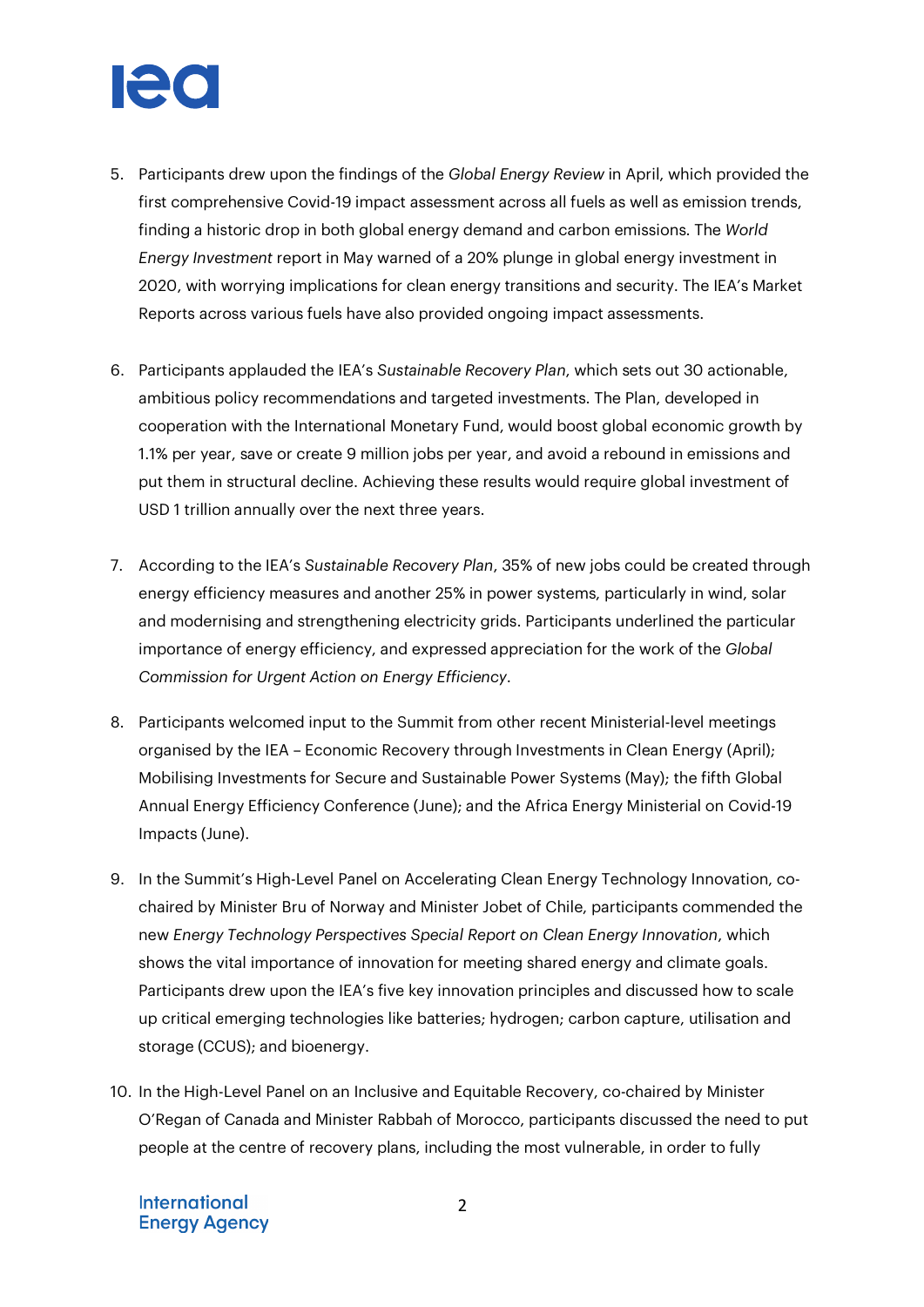

harness diverse talents, backgrounds and perspectives. Participants underscored the need to protect workers in the short term and to develop skills necessary for the sustainable, resilient energy systems of the future. Participants reinforced the importance of having a clear understanding for how to advance inclusive growth and to track progress, and held up the Equal by 30 campaign to advance gender equality as a valuable model.

- 11. In the High-Level Panel on a Resilient and Sustainable Electricity Sector co-chaired by Minister Sontijirawong of Thailand and Commissioner Simson of the European Union, participants recognised how indispensable electricity has been for citizens across the world during the crisis. A number of participants emphasised the transition towards a climateneutral economy. Noting the crucial role of electricity in clean energy transitions, participants underscored the historic opportunity to modernise and improve the sustainability, reliability and security of electricity systems with a diverse generation mix and higher flexibility to integrate larger shares of variable renewables.
- 12. Participants emphasised the importance of the IEA continuing to lead global clean energy transitions and further building momentum for sustainable recoveries. They reconfirmed the important role of the IEA to help facilitate the sharing of best practices and learning from others' successes and failures. Participants stressed the need for the IEA to continue tracking progress on clean energy transitions, especially to highlight progress in recovery plans.
- 13. Participants underscored the historic nature of decisions facing governments, businesses, investors and others. They noted the decades-long experience of the IEA in helping countries around the world implement needed changes to energy systems, and urged the IEA to further increase its capabilities to tailor analysis and recommendations during this pivotal period. Many participants requested additional assistance from the IEA to help implement sustainable recovery plans.
- 14. Participants welcomed the success of the IEA's *Clean Energy Transitions Programme* (CETP) in building trust and providing actionable advice to the world's largest emerging economies on their most consequential clean energy transitions challenges. Participants stressed the importance of building upon this record. Several Ministers thanked the IEA for its CETP assistance, and other Ministers signalled their plans to further enhance support given the CETP's successes to date and even greater potential going forward.